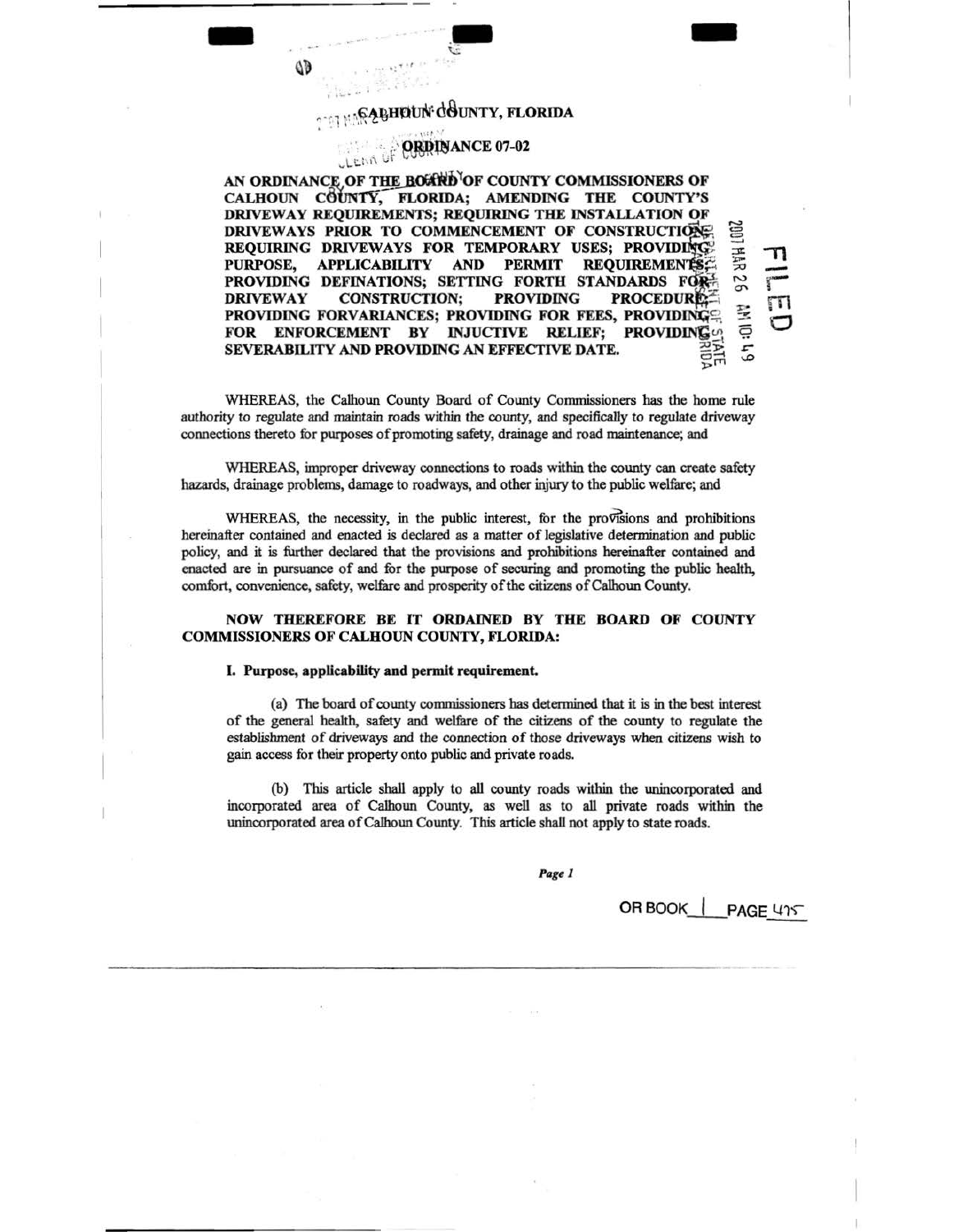C) *Permit Required.* A driveway pennit shall be obtained prior to establishing any driveway connection as follows:

- (1) Within the unincorporated area of the county, whenever a driveway connection is to be established on any road as defined below.
- (2) Within the incorporated area, whenever a driveway connection is to be established on any county road.

#### II. Definitions.

The following words, terms and phrases, when used in this article, shall have the meanings ascnbed to them in this section, except where the context clearly indicates a different meaning:

*Arterial road* means any county road designated as an arterial road on the roadway classification map in the adopted comprehensive plan of the county.

*Certificate of occupancy* means a docwnent allowing the occupancy or use of a building and certifying that the structure or use has been constructed or will be used in compliance with all the applicable sections of the county land development regulations, building codes and the adopted county comprehensive plan.

*Collector road* means any county road designated as a collector on the official roadway map as contained in the adopted county comprehensive plan.

*County road* means any road in the incorporated or unincorporated area of Calhoun County which is owned and/or maintained by Calhoun County.

*Driveway* means the improvements required by this article at a driveway connection.

*Driveway connection* means any location intended to provide regular vehicular access between a road and a parcel

*Frontage* means the length of a lot line along an abutting road right-of-way.

Parcel means a unit of land within legally established property lines. If, however, the property lines are such as to defeat the purposes of this Article, a "parcel" may be as designated for a particular site by the road superintendent.

*Person* means an individual, partnership, corporation or other legal entity of any kind.

- - -

Page 2

OR BOOK | PAGE 47L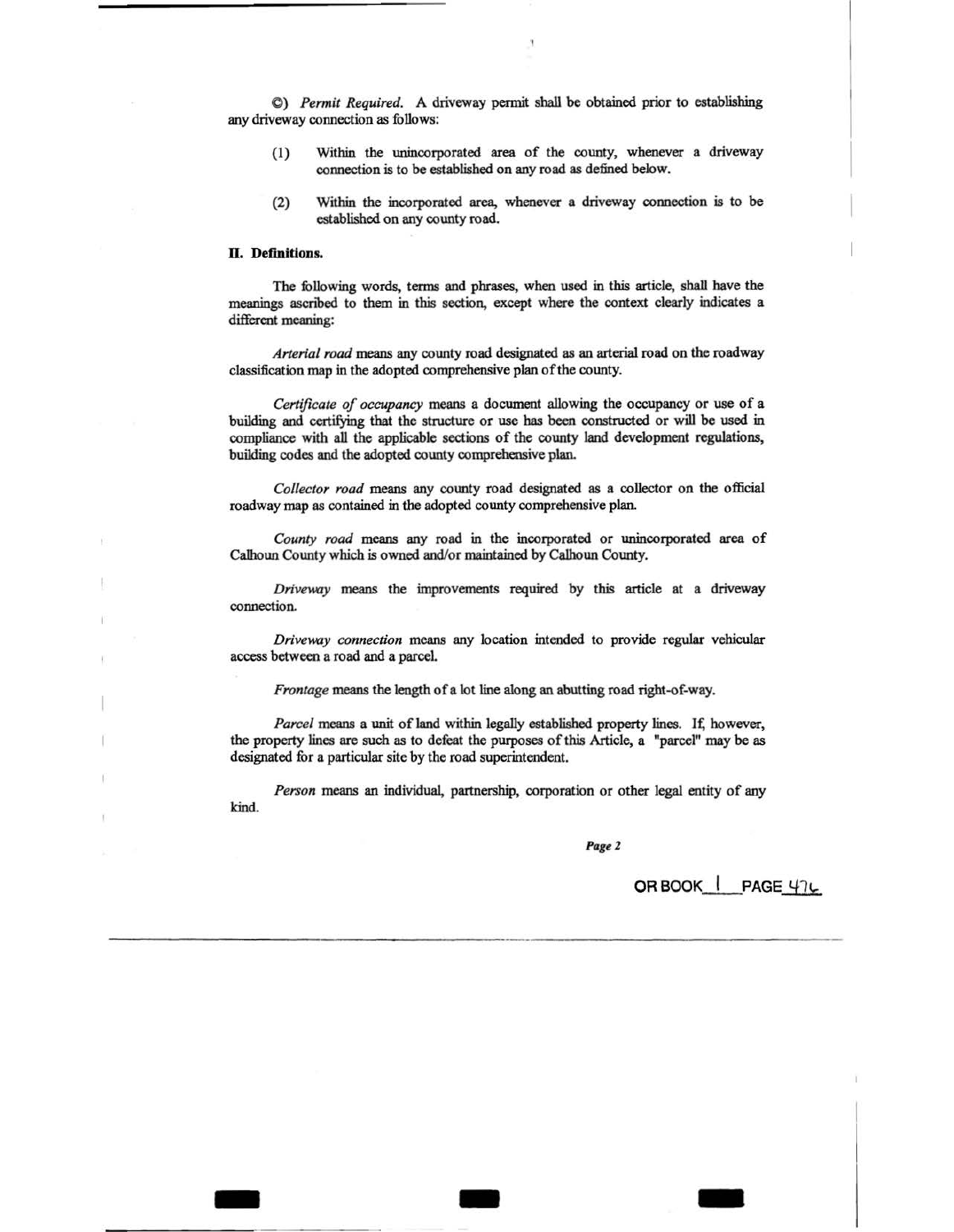*Right-of-way line* means the line created at the interface of a parcel and the road right-of-way.

- - -

*Road-means* any county road, or any private street providing access to one or more lots within a recorded or unrecorded subdivision.

*Temporary driveway connection means* a temporary, time-limited connection to a roadway for a specific property, use, and estimated traffic volume. Such uses may include forest land clearing and temporary agricultural or construction uses. forest land clearing and temporary agricultural or construction

# ill. Specific standards for driveways.

(a) *Adoption of Design Standards.* The board of county commissioners shall by resolution adopt driveway design standards as recommended by the county building and zoning department, the county road department or the county's contracted engineer. These design standards shall apply as set forth below.

(b) *Driveway connections on paved roads.* Where the driveway connection will connect a parcel to a paved road the county, at its option, may pave a ''turn-out" *to* protect the county road

©) *Driveway connections on unpaved roads.* Where the proposed driveway connection will connect a parcel to an unpaved road, the driveway may be unpaved and designed in accord with the county driveway design standards.

( *d)Number and spacing.* The following requirements shall apply

- (1) Where the frontage of the parcel 200 feet or less, there shall be only one driveway connection pennitted for that parcel
- (2) Where the frontage of the parcel is greater than 200 feet but less than 400 feet, there may be two driveways connections for that parcel if there are at least 100 feet between points of connection on any one frontage
- (3) Where the frontage of the parcel is greater than 400 feet but less than 3,000 feet, there may be three driveways connections for that parcel if there are at least 200 feet between the points of connection; or
- (4) Where the frontage of the parcel is greater than 3,000 feet, there may be more than three driveways connections if there are at least

Page 3

OR BOOK | PAGE 477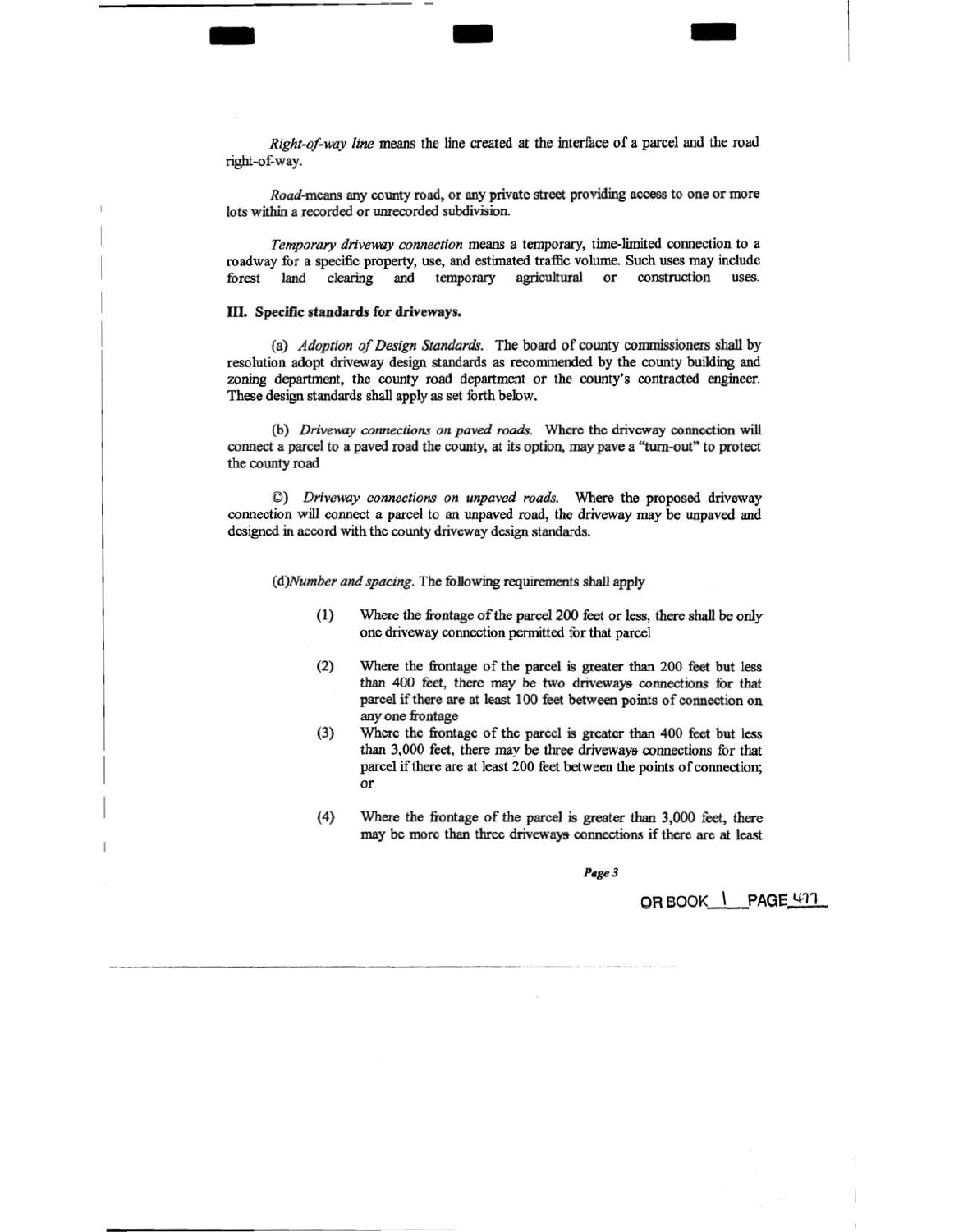an average of 1,000 feet between connections on any one frontage and no two connections are within 200 feet of each other.

(e) *Special standards for temporary driveway connections.* A temporary driveway connection on a paved or unpaved road shall meet the following standards:

- (1) A temporary driveway may be unpaved, provided that the driveway is otherwise in accord with the county driveway design guidelines. If, however, the county engineer finds that, due to the nature and or intensity of the proposed temporary use, an unpaved connection to a paved road would cause damage to the paved road, the county engineer shall require that a portion of the driveway be paved sufficient to protect the paved road. The county engineer may impose such a paving requirement on an existing temporary driveway or a temporary driveway permitted under this article upon a finding that the use is damaging the paved road.
- $(2)$  The issuance of the permit shall be for a limited period of time and such period shall be clearly set forth on the pennit.
- (3) The issuance of a pennit does not bind the county in any way to the future issuance of a permit for a permanent driveway at the temporary connection location.
- (4) Except for any portion of the temporary driveway that was required to be paved, the pennittee shall remove, at the permittee's own cost, the temporary driveway at the end of the pennit period or shall apply for an extension or a new pennit. The period will be extended for increments of six months upon written request, payment of a new fee, and a showing of good cause, such as weather delays, natural disasters, or other technical problems not within the control of the applicant. However, in no event shall the period extend beyond 24 consecutive months. The county reserves the right to remove any temporary driveway upon expiration of the pennit and charge the costs of such removal to the applicant. No additional driveway permit shall be issued to the applicant until such costs are paid in full.

## IV. **Procedure.**

-

The procedure for obtaining a driveway pennit by an individual or entity shall be as follows:

(1) An application for a driveway permit shall be obtained from the county building department.

Page 4

- -

OR BOOK | PAGE 478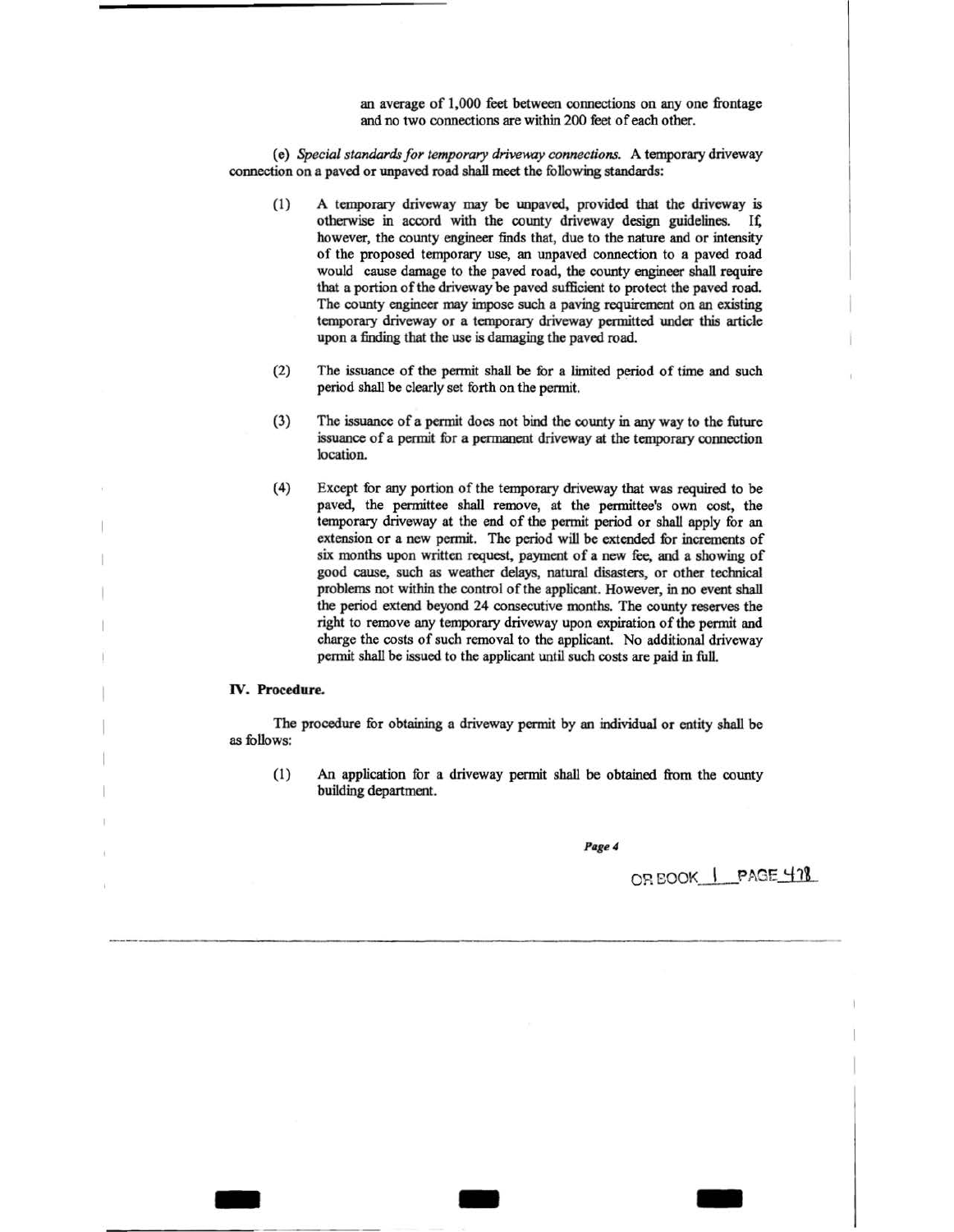(2) The application shall include the following information:

 $-$  -  $-$ 

- a. The complete names and current mailing addresses and telephone numbers of property owner(s), the applicant, and the authorized representative.
- b. If the applicant desires to have a representative sign, file, and handle the application, a notarized letter of authorization from the applicant designating the authorized representative shall be provided with the application package.
- c. When the owner or applicant is a company, corporation, or other public agency, the name, address, and telephone number of the responsible officer shall be furnished with the application.
- d. The names of all individuals signing the application and their titles shall be typed or printed with the signatures.
- e. The existing and planned property use.
- f. A site plan showing:
	- 1. The location of all existing and proposed driveway connections.
	- 2. Any physical features (existing and proposed) that would have an impact on traffic circulation and sight distance on the road system. Examples of such physical features are walls, fences, trees, mail boxes, gates, and utility poles.
	- 3. Right of way and property lines.
	- 4. A plat map showing abutting parcels and ownership.
- (3) The completed application shall be filed with the county building department by the owner or agent of record of the owner, along with the application fee as established by resolution of the board of county commissioners.
- (4) The completed application shall be reviewed by the county engineer, in consultation with the county building and zoning department when necessary, for compliance with this Article and other applicable county regulations. If the requested permits meets all applicable rules and

Page 5

------ -·-

OR BOOK | PAGE 419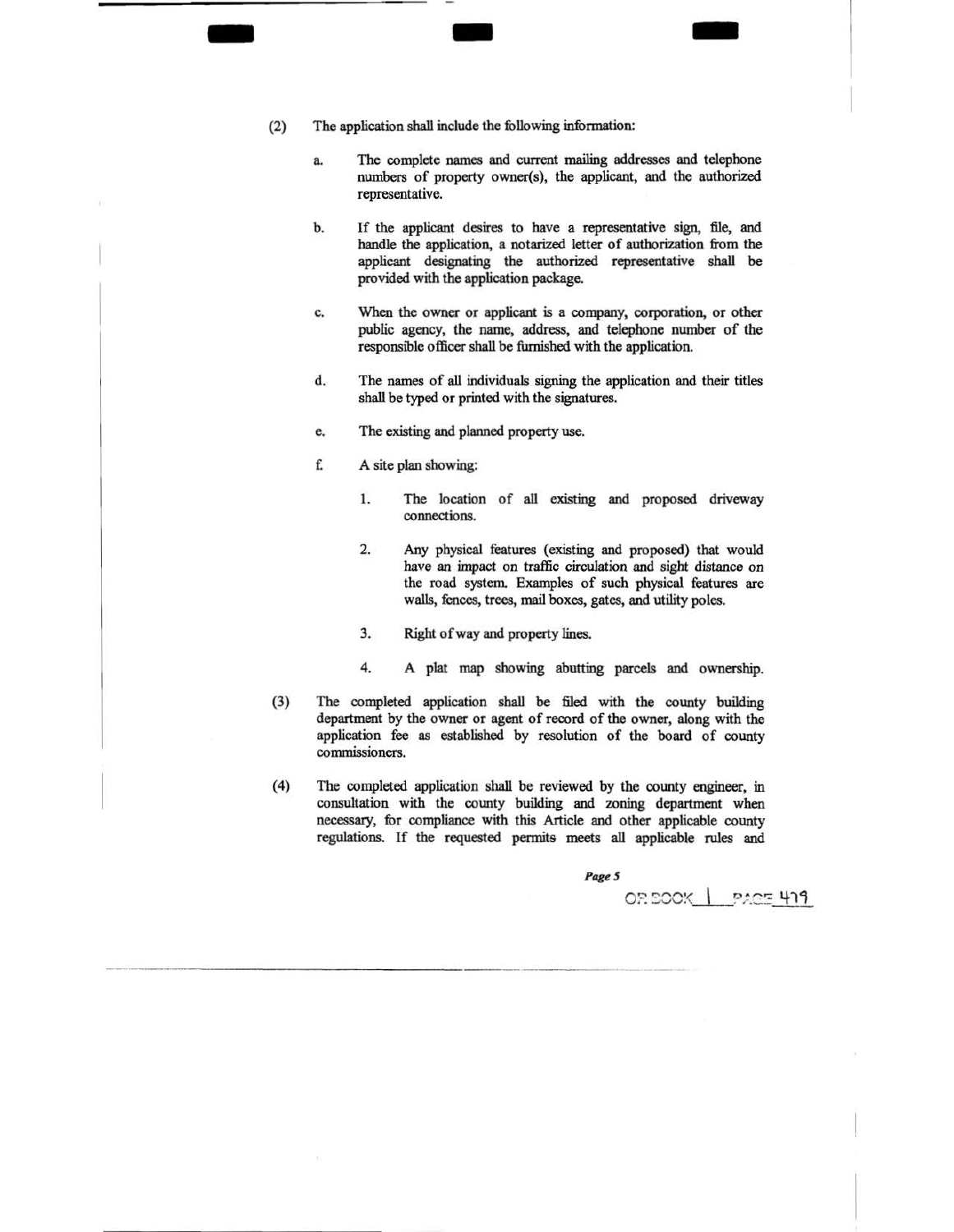regulations, the application shall be submitted to the county's engineer who shall design an appropriate plans and specifications for said driveway and a driveway permit along with the plans and specifications shall be issued by the county building department to the owner or agent of record of the owner.

- (5) Once the permit and plans and specification have been issued the applicant shall construct the driveway pursuant to the plans and specifications and shall notify the building department of completion of the driveway. The building department shall inspect or cause to be inspected said driveway for compliance with the plans and specifications as issued by the county. Should the driveway fail to meet the plans and specifications the owner shall be given and sufficient opportunity to cure any defects. Should the owner after reasonable notice fail to cure the defects the county, at its option, may remove that portion of the driveway that lies within the county right of way and revoke the permit.
- (6) No building or other development permit shall be issued for a parcel of property by the county building and zoning department until a driveway permit has been issued for that parcel of property and the driveway as authorized by the permit has been installed in accordance with the permit and all applicable regulations, and has been approved by the county engineer.

## V. Variance.

(a) Any person denied a driveway permit may make an application to the county board of adjustment for a variance of any of the requirements in this article. The application fee shall be established by resolution of the board of county commissioners.

- (b) A variance shall not be granted unless the applicant demonstrates:
- (1) That the variance will not be contrary to the public health, safety, welfare and public interest;
- (2) That, owing to special conditions, a literal enforcement of the provisions of this article will result in unnecessary hardship; and
- (3) That the spirit of this article shall be observed and substantial justice done.

## VI. Fees

(a) The fee for application for a driveway permit shall be \$200.00. It shall be paid either to the county building department. department.

- - -

*Page 6* 

 $O$ R BOOK  $\parallel$  PAGE 480